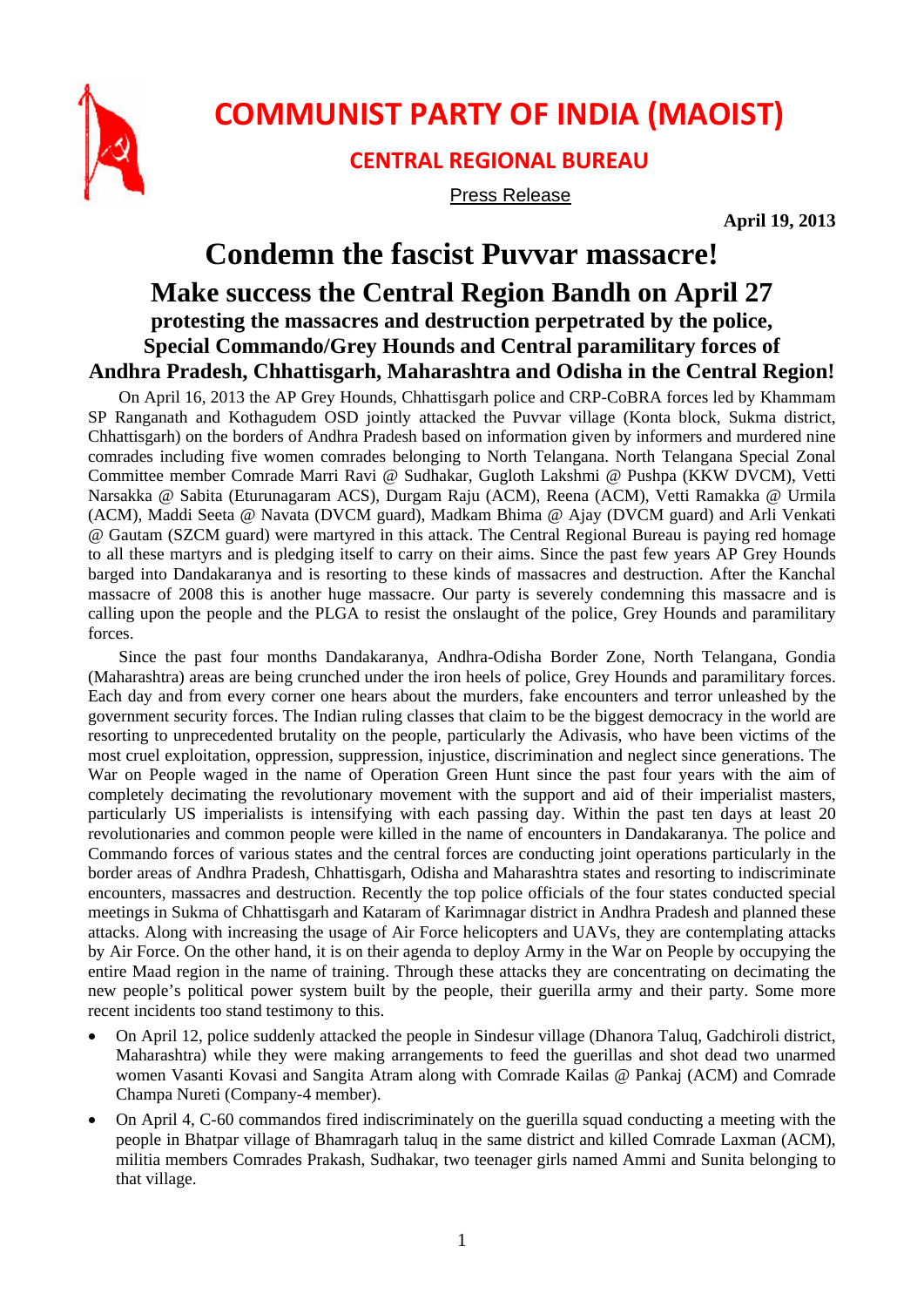- On April 2, they attacked Konge village in Maad region (Narayanpur district, Chhattisgarh), arrested six innocent Adivasis who went to hunt in the forest and declared that they were Naxalites with a price on their head. Before this, they resorted to loot and destruction like bandits by barging into the houses.
- On March 14, the police conducted a huge attack in the forests near Kobramenda village (Gadchiroli district, Maharashtra) with the aim of annihilating the party leadership.
- On March 9, a village woman named Kunjam Deve died in the firing by AP Grey Hounds near Kanchal village (Bijapur distrit) and one woman was injured. They conducted this brutal attack on them when they came to take water from a water body. Later they took the dead body of Deve and the injured woman in a helicopter, put uniforms on them and declared them naxalites.
- On March 1, they fired on militia members in Mandoda village (Narayanapur district) and murdered Comrade Gudhram Nendi.
- On February 24, paramilitary forces, Chhattisgarh police and STF attacked Korseli village (Bijapur district) and caught Comrade Salim (Sammi Reddy) leading an ordinary life and shot him dead near Avunar village the next day.
- Between February 5 and 8, hundreds of Chhattisgarh and Maharashtra police and the CRPF attacked Gattakal village (Narayanpur district) in Maad division and resorted to destruction and loot. They razed down an Ashram School run by the Krantikari Janatana Sarkar (Revolutionary People's Committee).
- On February 4, they attacked Singam and Rengam villages and gang raped the village women.
- Between 21 and 23 of January, the police and the paramilitary attacked the Pidiya village near Gangalur in Bijapur district and resorted to huge destruction. They barged into the homes, looted them and later razed down twenty homes. They razed down an Ashram School run by the Krantikari Janatana Sarkar in Doddi Tumnar village.
- On January 19, the police lay in wait with prior information and attacked the guerillas who were ready to move after completing a meeting with the villagers in Govindgaon (Aheri Taluq, Gadchiroli district). Comrades Shankar Lakda (DVCM), Vinod Kodopi (Aheri squad commander), Gita Kumoti (Platoon-14 deputy commander), Mohan Kovasi (deputy commander) and squad members Lebbe Gawde and Juru Mattami were martyred in this attack.
- The BSF jawans fired upon guerillas while they were bathing near Bhurbhusi village (Kanker district, Chhattisgarh) and two women comrades Sanoti and Sumitra were martyred there.
- In the second week of January the police attacked Nimmalagudem village on the borders of AP-Chhattisgarh and abducted two village women. They tried to kill them after making them wear uniforms. Later they were produced in the court.
- The AP police continuously conducted attacks in Charla and Dummugudem area and on the border villages of Chhattisgarh, arrested hundreds of villagers and sent them to jail. They are closing down weekly markets on the borders of AP-Chhattisgarh.

All the above mentioned incidents are just the tip of an iceberg. Several more incidents are taking place. They are arresting Adivasi peasants, declaring that they are Naxalites with a price on their heads, foisting false cases on them and sending them to jails. They are pronouncing harsh punishments on them using false witnesses.

The ruling classes are conducting psychological warfare too along with these suppressive attacks. They are propagating that Maoist leaders are ailing and that they are getting bed ridden and not able to work. They are conducting false propaganda that Maoist leaders are running away taking huge amounts of money with them. Through surrendered Maoists they are making foul propaganda that women are being exploited in the party and that forceful vasectomies are being conducted. On the other hand they are repeatedly propagating the surrender policy and announcing prices on the heads. They are propagating through posters that they would give lakhs of rupees to those who run away from the movement with weapons. On the other hand, the police and paramilitary are distributing materials in the name of civic action programmes. As part of their LIC attack the oppressive governments are intensifying psychological warfare and implementing fake reforms apart from military repression.

The aim of this attack is to decimate the revolutionary movement all over the country, destroy the people's political power developing in the various revolutionary movement areas in the country and through this to get rid of the hurdles in handing over the invaluable natural resources of our country to the MNCs and the corporate companies of the comprador bureaucratic bourgeoisie. While Sonia-Manmohan-Chidambaram